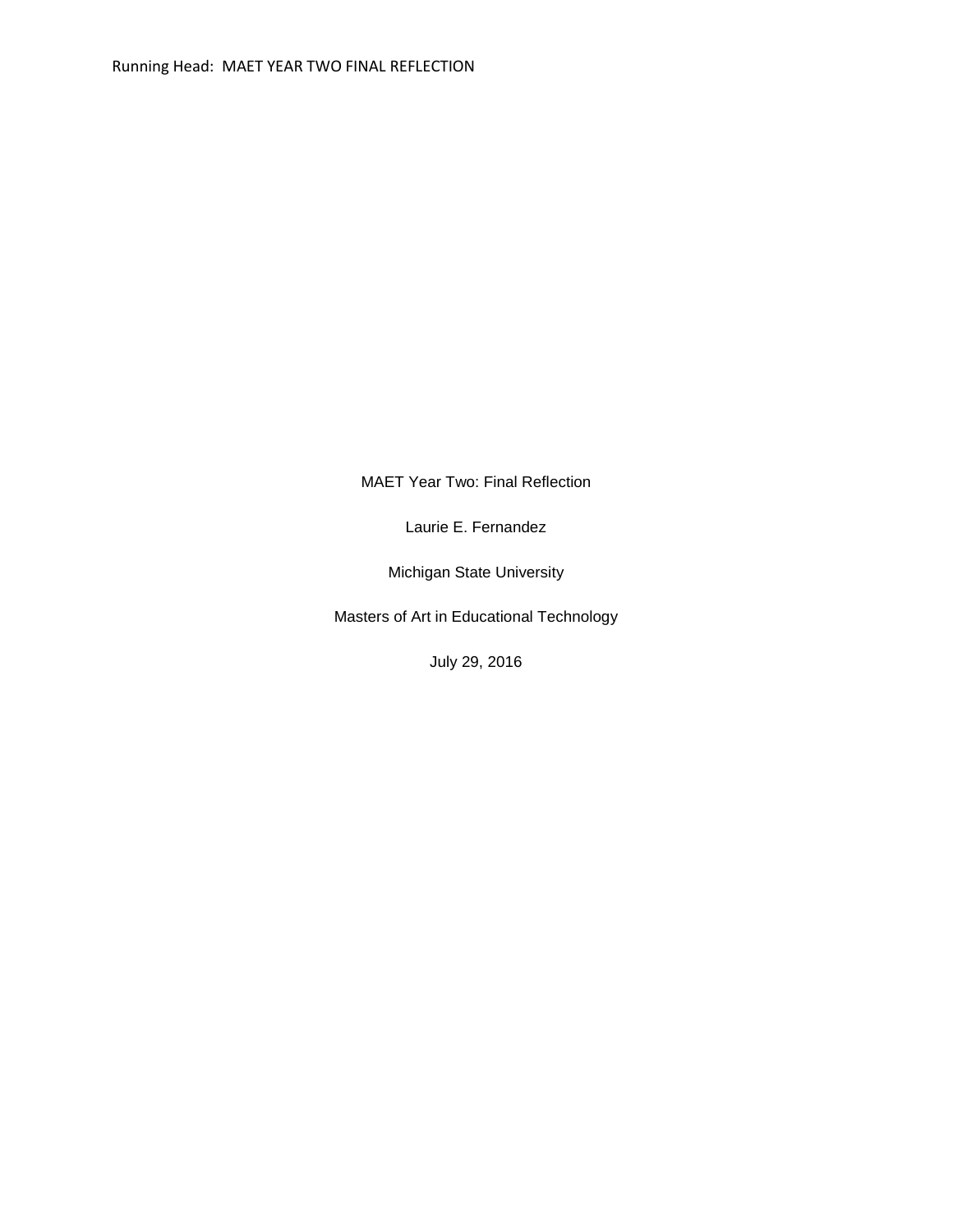## **Looking Back**

It's summer! And you may be wondering why I am taking classes at Michigan State University instead of laying out at the beach. I have been wondering that myself. But, it's the sacrifice I am making to obtain that golden ticket, also known as, the Master of Arts in Education Technology. A group of 11 students, including myself, and two instructors set out on a two-week invasion of Erickson Hall where we tackled issues pertaining to how students learn, technology and leadership and educational research. We sure covered a lot of material in two weeks. Upon reflection it is amazing to me that so much of what we learned either effects the content we teach, the pedagogy or the way we teach, and most importantly, the technology we use. And through our TPACK lens, we know that considering a change in one area means that we need to consider how it affects the other two to optimally plan lessons that benefits a student's understanding of the material (Mishra & Koehler, 2009). I would like to journey back over these two weeks and reflect on what I have learned. More importantly, how I can use this information to be a better teacher using technology. How do I effectively teach technology with technology?

## **Behaviorism**

First, to be a more effective teacher, I need to know what learning is and what it looks like in my classroom. A common place to start is with Bloom's Taxonomy which has been used by generations of K-12 teachers. In 2006, it was revised by Lorin Anderson and David Krathwohl to reflect new core competencies associated with the integration of technology into the classroom and workplace (2006). But the concept is still the same. According to Bloom's Taxonomy, teaching facts to be memorized and assessed, now called *Remembering*, is the lowest level of learning. Psychologists described this type of learning as filling an empty child with knowledge and is associated with a learning theory called Behaviorism.

A traditional classroom is based on a behaviorist perspective where students are expected to memorize facts long enough to show how much they memorized on a conventional pencil and paper exam. Students who do well on the exam are positively rewarded with a good grade. Lee Shulman (1999) described three problems with this type of educational learning; *Amnesia* when students forget what they have learned, *Fantasia* when students don't realize that they misunderstand, and *Inertia* when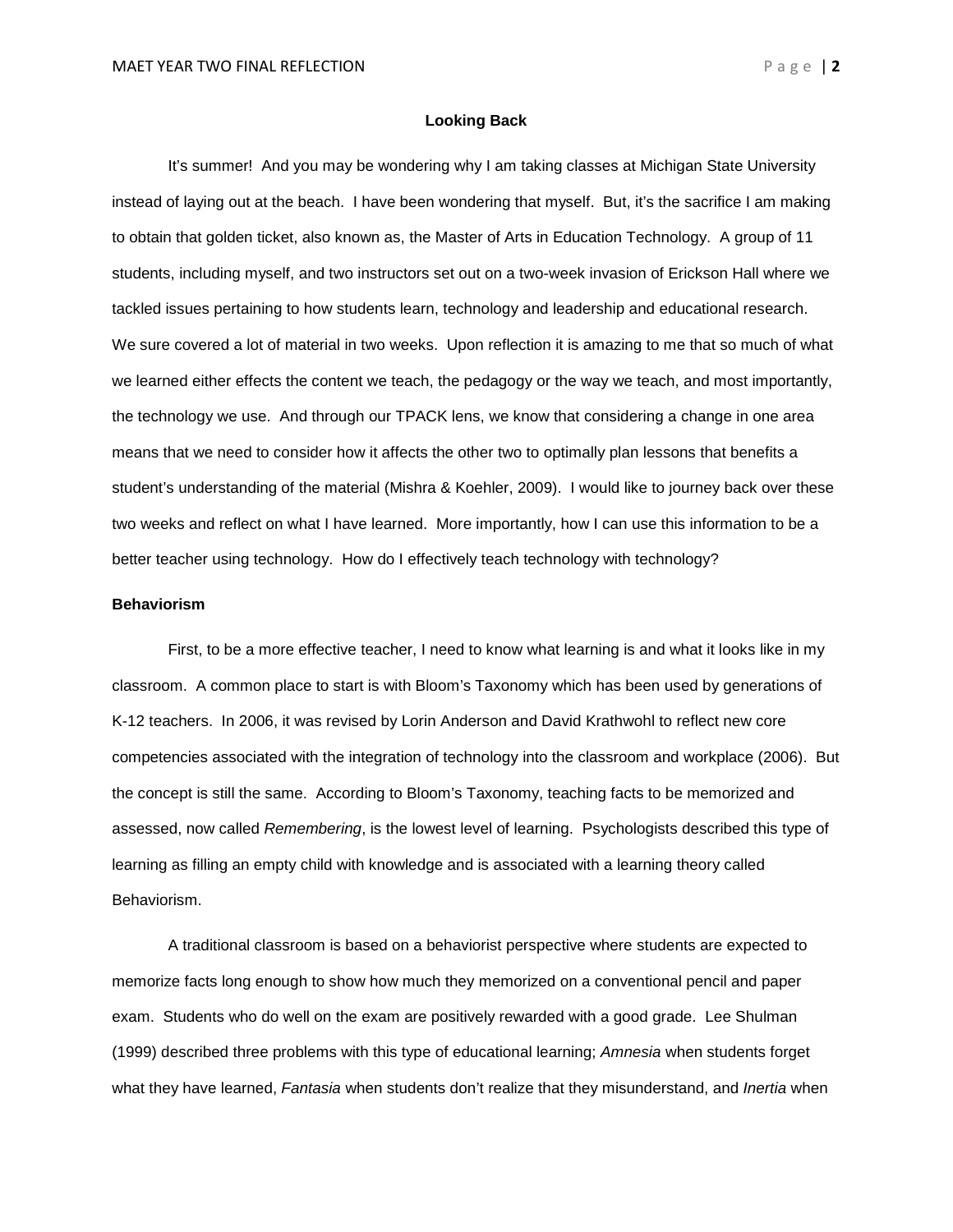students know something but don't know what to do with it. Despite these drawbacks, there are aspects of the behaviorist perspective that are still relevant to effective teaching. And students still need to learn facts. Lee Shulman (1999) wrote, "You need facts to make sense; they are the basis for understanding, but they are never enough." I agree because it's important that I teach the facts about programming such as the intricate details of the syntax of C#. After all, there is no way to experience the fun of programming if a student can't write a syntactically correct program.

## **Cognitivism**

If we continue to look at Bloom's Taxonomy, we see that the next level up is called *Understanding*. In programming, the syntax can be memorized, but without an understanding of programming concepts, students couldn't do anything with it. They need to know how to correctly write the code in an algorithmically correct order to successfully write a program. They need to know the when, where, why and how to use code to write a computer program that makes the computer complete a task. This requires students to have a deeper understanding of computer programming concepts. The study of how students understand is called Cognitivism.

With the cognitive learning perspective, psychologists are more interested in what is happening inside the mind of the learner. When a student is confronted with new sensory input, the information must be transformed into something that will fit in with the learners existing framework. Learning is a constructive process, building on what students already know. I was impressed by the teacher in the article called Teaching for Conceptual Change (Watson & Kopnicek, 1990). She taught her students about heat. But, instead of telling them what they needed to know, she let them actively construct an understanding of heat by allowing them to test their previous understanding of it, even if what they believed was erroneous.

There are several best teaching practices that come from the cognitive perspective such as building on the prior knowledge of students. According to Shulman (1999), "The most important single factor influencing learning is what the learner already knows". Another best teaching practice is that students cannot learn unless they are actively attending to new information. Cognitivists tell us that attention is crucial due to the limited processing abilities of the brain. Understanding takes "sustained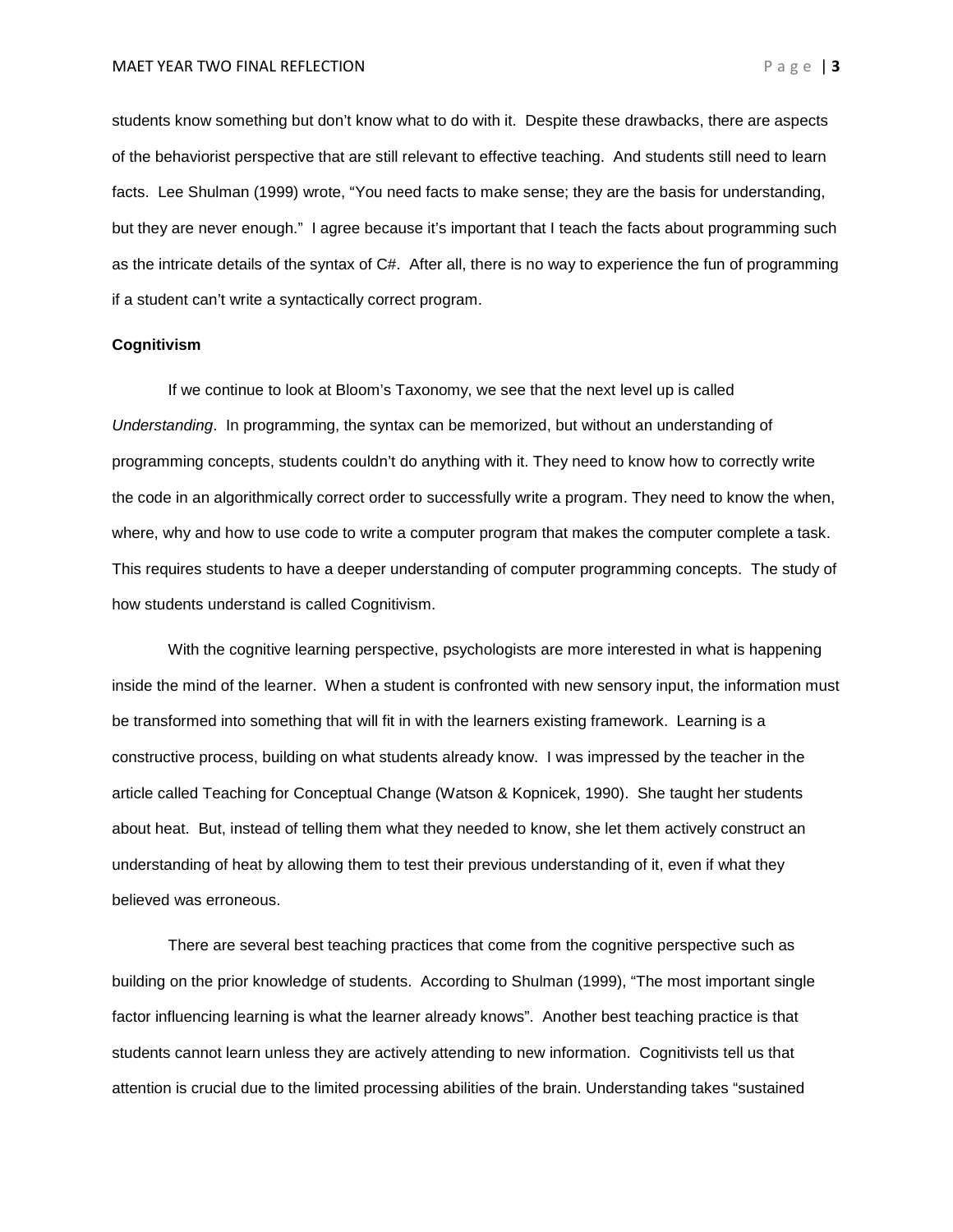attention in order to study in enough depth" (Levstik & Barton,1997). Building a deeper understanding of computer programming requires my students to actively listen to and engage in my lessons. Unfortunately, it's possible that they could mindlessly copy code from my demonstrations or from someone else without listening to the explanation. As a result, students don't understand what they were typing. It's like knowing how to spell a word but not the meaning of it or how to use it in a sentence. Therefore, from a cognitive perspective, students will learn better if I assess student's prior knowledge and ensure that my students are focusing on the explanation of the code and not just typing it.

## **The Creative Perspective**

To keep students engaged, I try to instill the feeling of fun in my classroom. I was glad to see that we discussed how creativity is an important aspect of effective teaching. Computer programming is a creative process and it can be fun but only if students understand what to write. Once they understand it, they can begin to apply the concepts in new and creative ways, writing any program they desire such as a game or a new cool app. It's interesting that at the top of Bloom's Taxonomy is Create. It's one of my top goals for my students; to be able to create a computer program or application.

In my spare time, I am very creative. I like to decorate my home and I quilt. I have been a crafter and sewer since I was little. It's the creative side of me that makes me a good teacher (Henriksen, Mishra, 2013). I like to try new things and create an atmosphere where students aren't afraid to fail. I encourage creativity. If I know one of my students is interested in drawing, I help them find a connection between drawing and programming. It's very motivating. An example of creativity in my classroom is the very first programming lesson I teach where students experience the amount of detail that goes into writing code. Their assignment is to build something with Legos®. But, building the structure isn't the ultimate goal. It's writing detailed instructions so someone else can build that structure using their instructions.

#### **Motivation**

Creating an atmosphere of fun and creativity is very motivating for students. It's what drives my students to pay attention to my demonstrations. Furthermore, students learn better when they have an internal locus of control or feel that success is the result of effort and hard work (Rotter, 1966). In other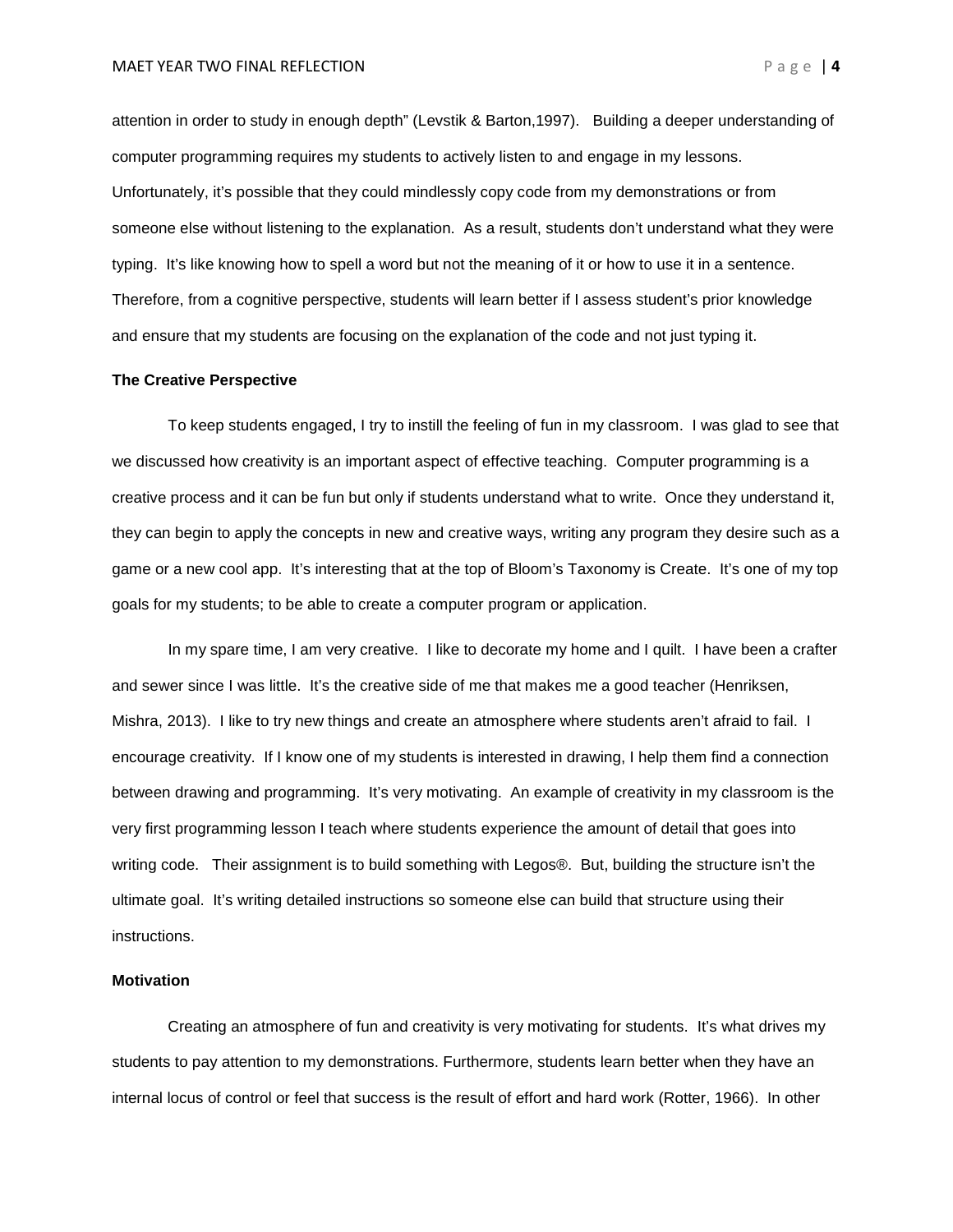**MAET YEAR TWO FINAL REFLECTION Page | 5** 

words, they are motivated to learn because they know that they are in control of their own learning and therefore are engaged in the lessons. I can help develop a more internal locus of control by guiding their focus on their potential to learn, teaching them to enjoy the challenge and showing them that learning computer programming is hard work and takes effort but is achievable (Dweck, 1999). I also need to convince them that computer programming is not just for computer nerds.

I like the description of motivation by Mihaly Csikzentmihalyi (2010). He described it as "flow" when someone who is so totally involved in their work that they lose all track of all time and space. I often have this feeling when I am writing a program that is just a bit challenging. I know that I can do it but it will take some effort to get the program working. And I really look forward to that moment when the program runs successfully. "Flow" as described by Csikzentmihalyi is when the work is just difficult enough to make it challenging but not impossible and students feel they have the skills to accomplish the work. Students can feel anxious or worried if they don't have the skills to complete a challenging task. Boredom and apathy can happen if the challenge is too low for their skill level. The take away from this is that I need to continue moving the challenge level of the work I assign to help students feel motivated and in the "flow" so they can find the fun in computer programming as I do.

# **Summary**

The two weeks in class felt like a whirl wind. We learned a lot, more than I can cover in this reflection. I learned that it's important to teach programming syntax but I need to continue to ensure that my students understand programming so that they can be creators of games or cool new apps. I learned that students need to build on prior knowledge and why it's important that students engage in my explanation of programming concepts, not just mindlessly copy what I write. I learned that students need the programming skills for assignments that are just a bit challenging to keep them motivated. You may have noticed that most of what I learned was not directly related to technology but to the pedagogy I use to teach computer programming. Looking through the TPACK lens, I now need to consider the technology that will work with my content and these new pedagogical ideas to create lessons that optimally benefit my students and make me a better teacher.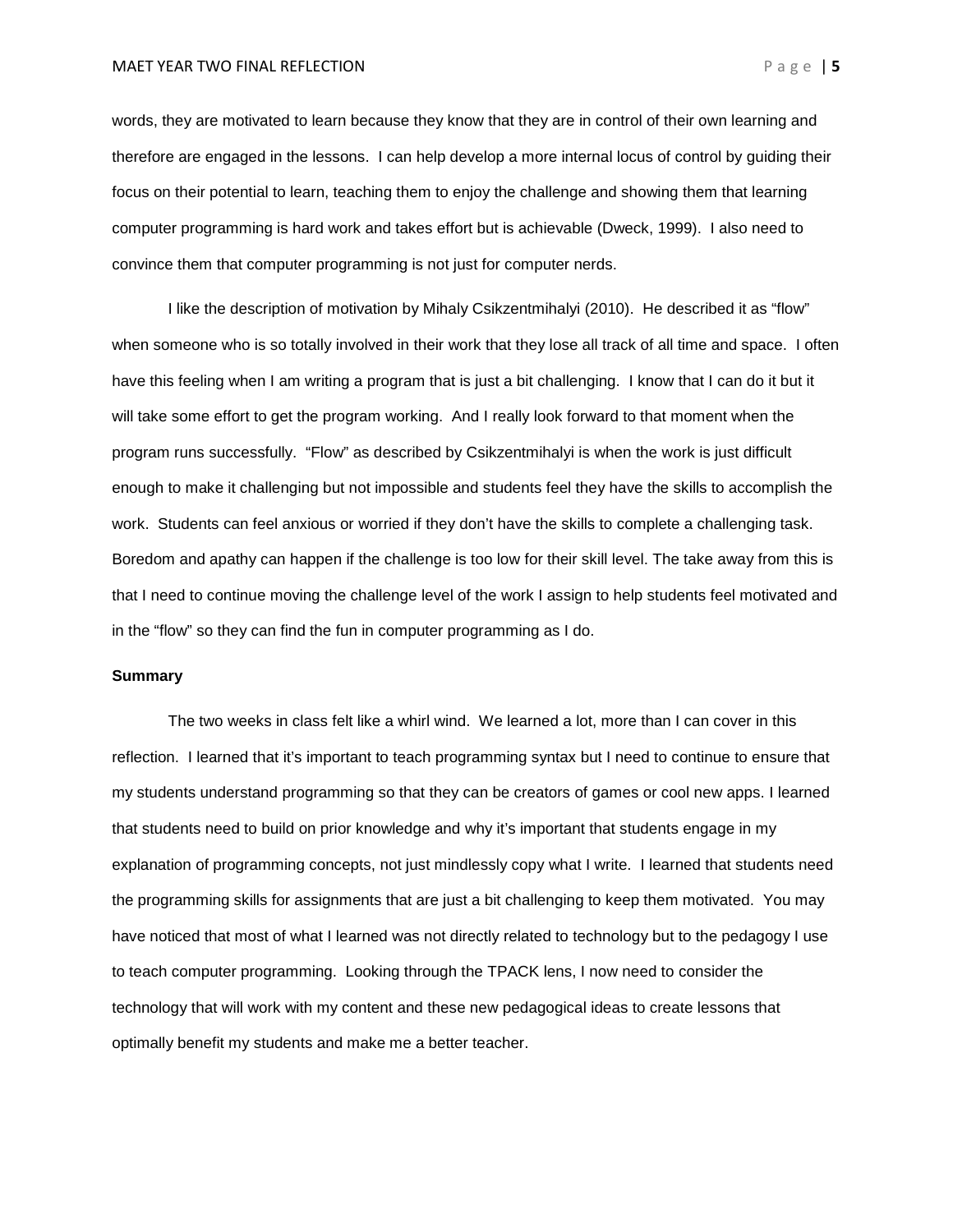## **Looking Forward**

On the first day of class, students walk into my classroom eager to make the video games they love to play. They are excited and motivated to learn. It's quite a shock when they learn what it takes to write a program. Their first programming lesson teaches them how to write code that displays "Hello World" on their monitors. As I am demonstrating this lesson on the first day, I patiently wait for them to get excited about what they have done. "Isn't that cool?" I ask them. "Imagine what you can do with this?" But I can see the looks on their faces. I can see students thinking, "When do we make a video game?"

Attention and motivation are crucial in my classroom. Without it, students can mindlessly copy what I demonstrate without knowing what they are typing. I usually don't find out about it until about two weeks into the semester when I start getting a sense of who is actually understanding how to program and who is not. I start to see plagiarism or disgruntled students. I start to get the question, "How can I do this assignment when you haven't taught us how to write it?" I start to panic and ask myself, "Now what?" Do I start over from the beginning? Do I keep going hoping the stragglers will catch up? Or, do I help each of them individually? I need to find out sooner when a lesson hasn't hit its mark because moving on to more complicated concepts is almost impossible for these students. There are couple of ways I would like to do this.

## **Concept Maps**

To begin with, I would like to start the semester by assessing my student's prior knowledge. I have several ideas I would like to try. I already do a pre-assessment. But currently, I only use this to compare to the post-assessment to show growth. This may be a good place to start but I would like to do a little more. My idea is to begin the semester with a concept map activity. It will serve two purposes. One, show me what the students know and bring out any misconceptions they may have. And two, It's also a good activity to introduce students to the big picture. I sometimes forget to do this and I always appreciate it in classes that I attend. To learn more about concept maps, I will tap into the enormous amount of teaching experience available at my school by asking for help in my learning cohort. At KCTC, we have formed learning groups that meet to discuss educational issues and to learn new things from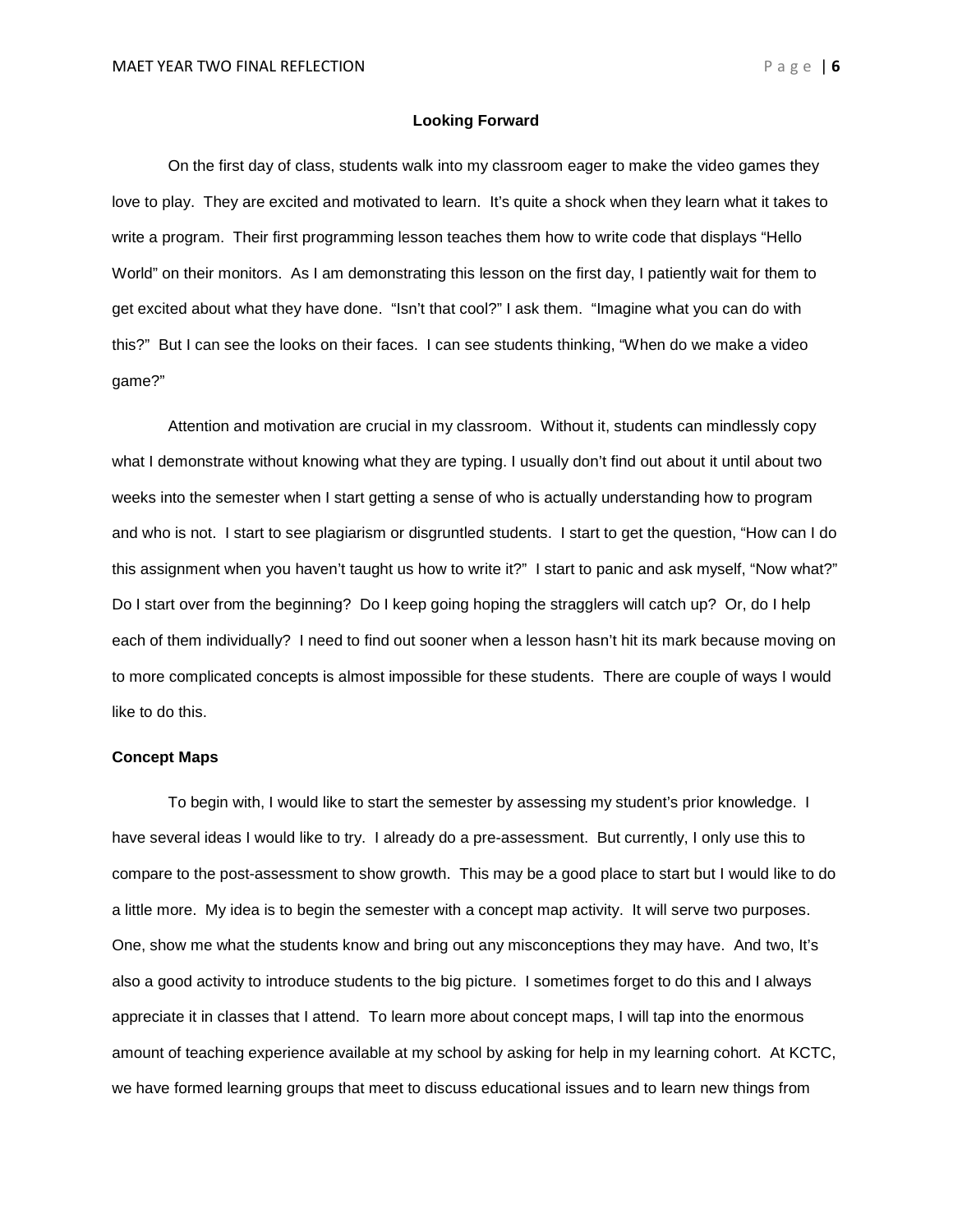fellow teachers. My cohort could help me learn how to teach with a concept map as well as help me choose whether to use technology for this or not.

#### **Design a New First Lesson**

Writing their first program can seem a little daunting to some students. So to begin with, I want to design a better first lesson that uses the skills they already have as well as being just a little bit challenging. I already have an idea to try. I would like to demonstrate a program that has already been written, give students a copy of the code and allow them to play around with it and modify it to see what happens. It will give students the freedom to explore without the fear of failing. It would also help those students who have a difficult time keeping up with typing. I really want students to hang on to that excitement and motivation they had when they first entered my classroom. To learn more about designing a good first lesson, I plan to connect with other high school computer teachers. I might be able to find a Twitter feed or a blog. I'll have to do some researching on the internet to find one.

## **Developing an Internal Locus of Control**

Students are motivated to learn when they are in control of their own learning. Some teachers believe this means that the curriculum is available online where students work through the lessons at their own pace. But I am not a fan of this type of learning. To me, it means something different and there are several things I plan to do that support my student's internal locus of control. One is to offer options to students, maybe allow them to choose between different types of assignments. Another, is to be careful using praise. Praising students for their ability and not their effort may get the opposite reaction. The last idea I have is to help students help themselves. I am usually too quick to show students where they have made a mistake when they struggle to write a program. Instead, I would like them to struggle with it for a little while longer and then start giving them clues where to look. I plan to scaffold their ability to solve their own problems. To implement this idea, I would have to jump right in and do it. This is one of those things that I can't learn from a book. I have to learn by doing.

# **Purchasing a Digital Collaboration System**

My students live in a connected world. They communicate with friends often, both in person and on their mobile devices. They play games together and share information about how the games are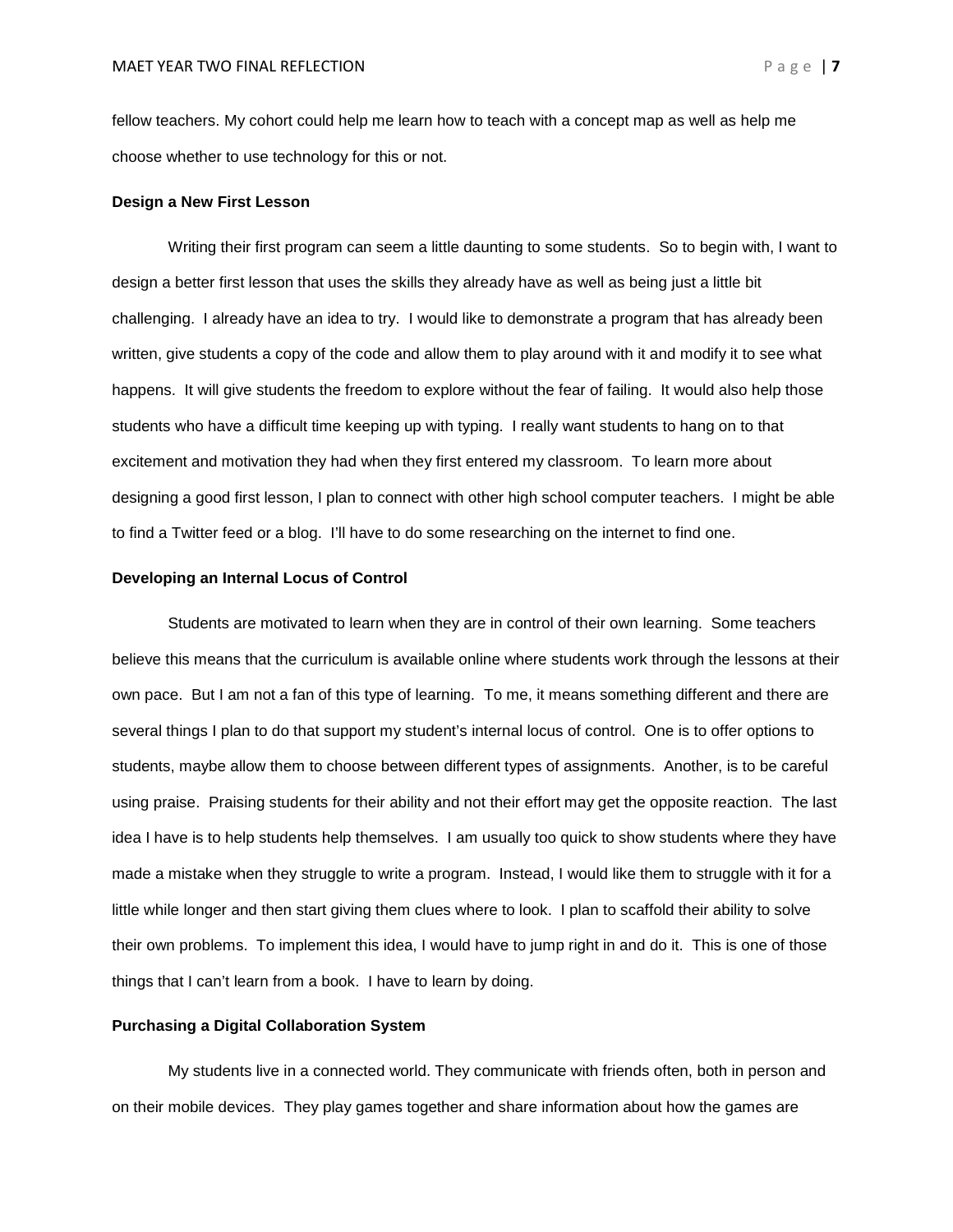played. But during school, they work independently writing individual programs. We know that children learn best when they take part in joint activities with teachers and more knowledgeable peers (Levstik & Barton, 1997). Creating a real work environment in my classroom would help students better understand the purpose for what they are learning. I am currently working with my administration to purchase the Extron TeamWorks System which is a digital collaboration system for my classroom. It will allow students to work together and collaborate on projects. They will be able to discuss what they are doing with a team on a shared monitor and ask their fellow teammates for help when they need it. If I'm not able to get it this year or next, I'll keep working at it. I already have a group of Extron support personnel to help me build this system and help me learn to teach with it.

## **Summary**

The real value of adding technology to improve instruction is to start with the big ideas of computer programming. What is it that I actually want to them to know? Ok, I know that they need to learn syntax and variables and conditionals and looping. But, let's look at even bigger ideas. Computer programming gives students a process that allows them to think of complex problems in a way that can be resolved by a computer. It teaches them to think. It shows them that they have the power to create. It's a problem solving approach that they can bring to any field they choose to go into.